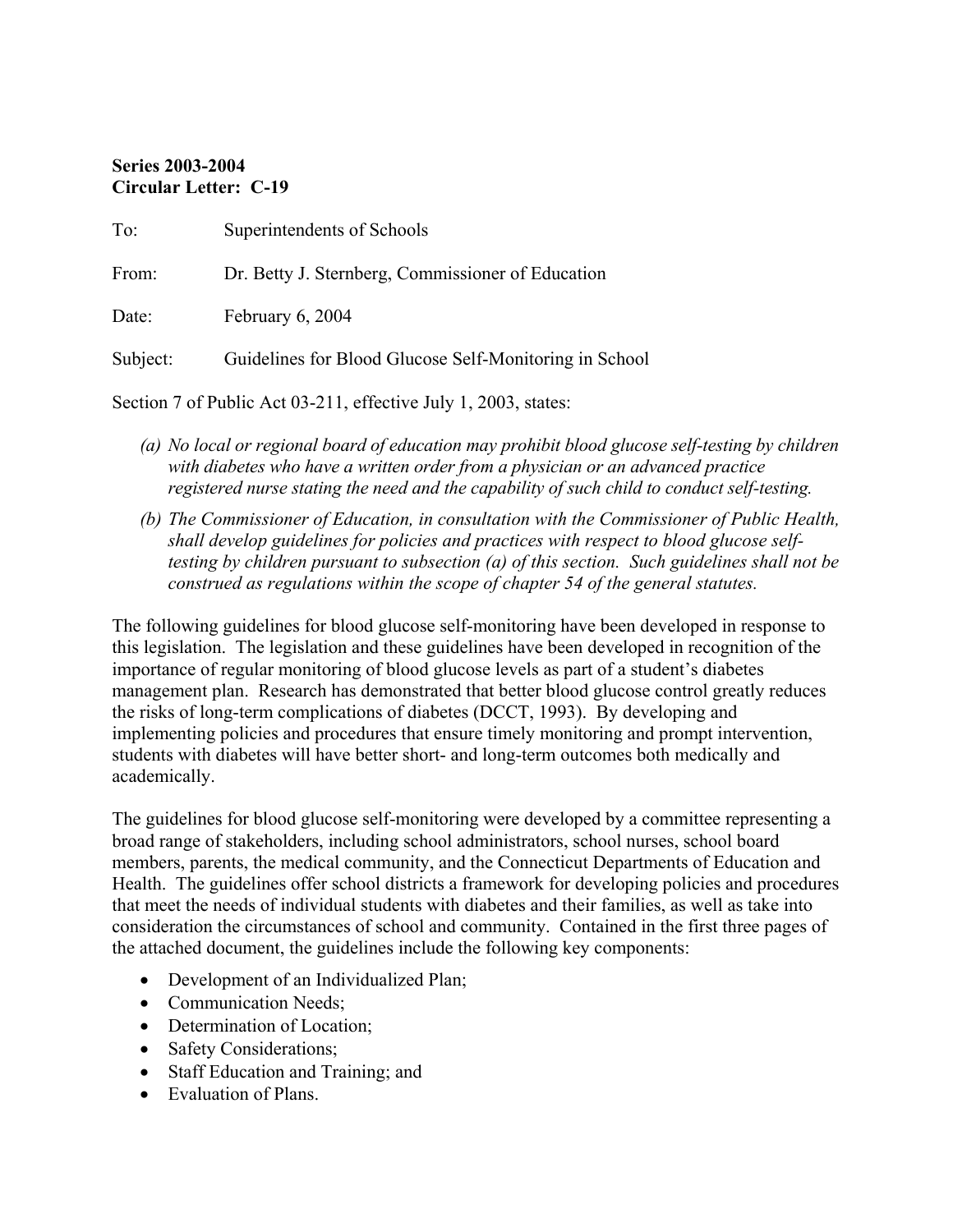In addition, appendices provide information on individualized plans and a list of additional print and web-based resources, describe recommended steps for blood glucose monitoring, and supply sample tools that can be tailored for use by individual districts or schools.

If you have any questions or need additional information on the guidelines, please contact Cheryl Carotenuti, Health Consultant, 860-807-2108, Cheryl.carotenuti@po.state.ct.us or Wendy Harwin, School-Family-Community Partnerships Project Coordinator, 860-807-2105, wendy.harwin@po.state.ct.us.

Cc: School Medical Advisors School Nurse Supervisors

*These guidelines were prepared by a statewide committee chaired by Cheryl Carotenuti, Health Promotion Consultant, and Wendy Harwin, Project Coordinator, School-Family-Community Partnerships Project. The Connecticut State Department of Education would like to acknowledge the expertise, dedication and time of the following people in the preparation of these guidelines. JoAnn Ahern, Yale-New Haven Medical Center; Phil Apruzzese, CEA; Karen Bucci, Connecticut Children's Medical Center; Louise Butcher, ADA; Joseph Castagnola, Portland Public Schools; Cathy Castaldi, Parent; Susan E. Craig, Parent & JDRF; Bill Cross, Parent & JDRF; Cindy Kozak, Department of Public Health; Pat Krin, Newington Public Schools; David Larson, CAPSS; Melissa Lopez, DPH; Sheila McKay, CABE; Linda Pica, Bethel Public Schools; Paul Rossi, Parent & JDRF; Brendan Sharkey, Connecticut State Representative; Trish Vayda, Enfield Public Schools.*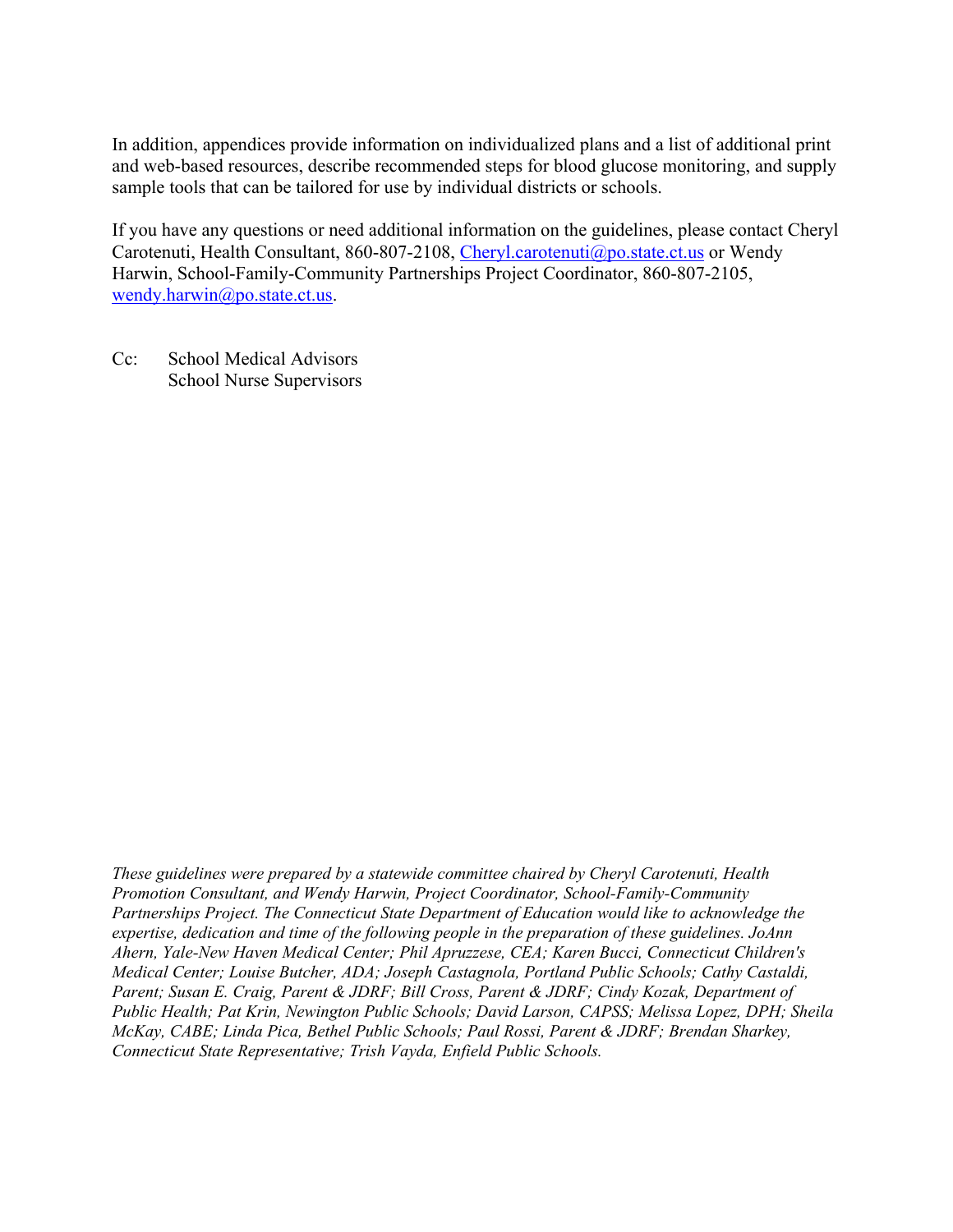#### **Guidelines for Blood Glucose Self-Monitoring in School**

#### **Introduction**

Diabetes mellitus is a chronic disease that interferes with the body's ability to produce or use insulin, impairing the ability to metabolize food. Diabetes management balances careful control of diet, exercise and medication. Frequent monitoring or checking<sup>1</sup> of blood glucose levels is critical to diabetes management. Timely blood sugar monitoring and prompt intervention are necessary to prevent life threatening hypoglycemic episodes. Equally important, close monitoring to maintain blood glucose levels within a specified range is essential to prevent long-term complications such as heart disease, kidney failure, blindness, and serious impairment of circulation that may require amputations.<sup>2</sup>

The benefits of allowing blood glucose self-monitoring are significant. Students learn better when their blood glucose levels are within the proper range. It is important for schools to address the issue of location(s) of self-monitoring. Students who self-monitor in the classroom or in other locations outside the school health office can more readily adjust their blood sugar levels. They spend less time out of class and thus lose out on fewer learning opportunities provided to children without diabetes. They also gain independence and self-confidence, and experience fewer stigmas when monitoring is treated as a regular occurrence.

The State Board of Education encourages families, schools and medical providers to work together to develop district policies and procedures. These policies and procedures should recognize the capabilities of students to participate in the management of their diabetes, with the ultimate goal of independent management. School districts should also recognize that decisions about self-monitoring must be made on a case-by-case basis, with the participation of the family, school, and medical providers, and with respect for individual needs and preferences regarding privacy and confidentiality.

#### **The Law**

Section 7 of Connecticut's Public Act No. 03-211 states that "[n]o local or regional board of education may prohibit blood glucose self-testing by children with diabetes who have a written order from a physician or an advanced practice registered nurse stating the need and the capability of such child to conduct self-testing."

Schools must be knowledgeable of all relevant state and federal laws, and how these laws impact school district policies in this area. The most relevant federal laws include: *The Americans with Disabilities Act (ADA), Section 504 of the Rehabilitation Act of 1973, The Individuals with Disabilities Education Act of 1976* (IDEA), and *The Family Education Rights and Privacy Act of 1974* (FERPA). Moreover, public schools in Connecticut are required to meet standards set by the Occupational Safety and Health Administration (OSHA), a regulatory agency within the U.S. Department of Labor<sup>3</sup>. As also required for any simple paper cut or bloody nose, these standards include the need for procedures to address possible exposure to blood-born pathogens.<sup>4</sup>

<sup>&</sup>lt;sup>1</sup> Although the terms "blood glucose testing" and "blood glucose checking" are also common, these guidelines use the term monitoring. Please note that these guidelines cover blood glucose monitoring only, not urine tests for ketones.

The landmark *Diabetes Control and Complications Trials* (DCCT) demonstrate that better glucose control significantly decreases the risk for long-term complications. For example, risk of diabetic eye disease was reduced by 76%; kidney disease by 50%; and nerve disease by 60%. The results were so striking that investigators ended the study early so conventionally treated patients could also realize the benefits of intensive diabetes management.

<sup>&</sup>lt;sup>3</sup> OSHA regulates employer/employee conduct, and does not apply to students in schools.

Schools must adhere to *Universal Precautions* designed to reduce the risk of transmission of blood-borne pathogens, which include the use of barriers such as surgical gloves and other protective measures when dealing with blood and other body fluids or tissues.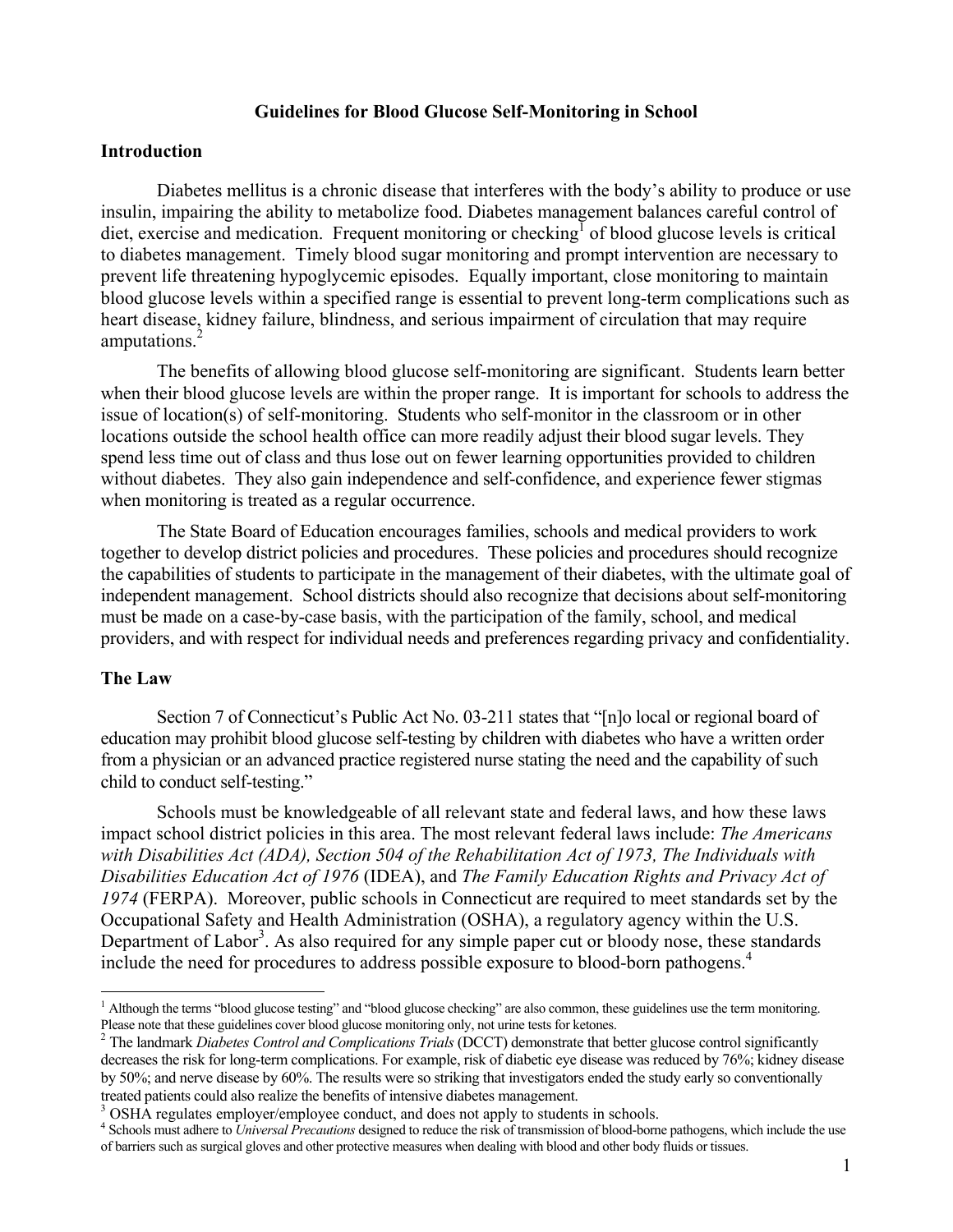# **Guidelines**

All students with diabetes need an individualized plan to address their health and safety needs in school settings. This plan may be a Section 504 accommodation plan and/or an Individualized Health Care Plan (IHCP) with an Emergency Care Plan (ECP). (See Appendix A.) The State Board of Education recommends that district policies regarding self-monitoring of blood glucose levels in school settings address the following issues:

- 1. Determine a process for developing and implementing an individualized plan for the student.
	- Identify a core team to create the plan. This team should include, at a minimum, the school nurse; appropriate teacher(s); the student (if appropriate); and parent(s), guardian(s) or other family members. Other possible members include the student's health care provider, an administrator and other school staff.
	- Obtain current health information from the family and the student's health care provider(s), including how often the child should monitor his or her blood glucose level.
	- Based on the student's health status, determine the minimum frequency with which health information will be reviewed and updated.
	- Clarify the roles and responsibilities of each member of the core team. (See Appendix B.)
- 2. Define expectations for communication between relevant school staff, family and the student's health care provider that includes:
	- Documentation by the student's health care provider of health needs, which may be included in appropriate authorizations for medications and procedures to be performed at school.
	- Written permission for school health staff to communicate with the child's health care provider regarding diabetes management.
	- Clear expectations for minimum frequency of communication.
- 3. Determine appropriate location(s) for self-monitoring that take into account the individual student's needs, level of competence, health status, and independence. Location determination should be a team decision. Such a determination should also consider the safety of the child with diabetes, other students, and staff. Factors which may impact determination of selfmonitoring location(s) include:
	- If self-monitoring locations are outside the health room, completion of a self-monitoring checklist and documentation of such assessment by the school nurse. (See Appendix C.)
	- Team discussion of the self-monitoring checklist.
	- Completion of a student agreement. (See Appendix D.)
	- The determination of the location(s) of self-monitoring should address accommodations during field trips, athletics, and unusual circumstances such as lockdowns or building closures.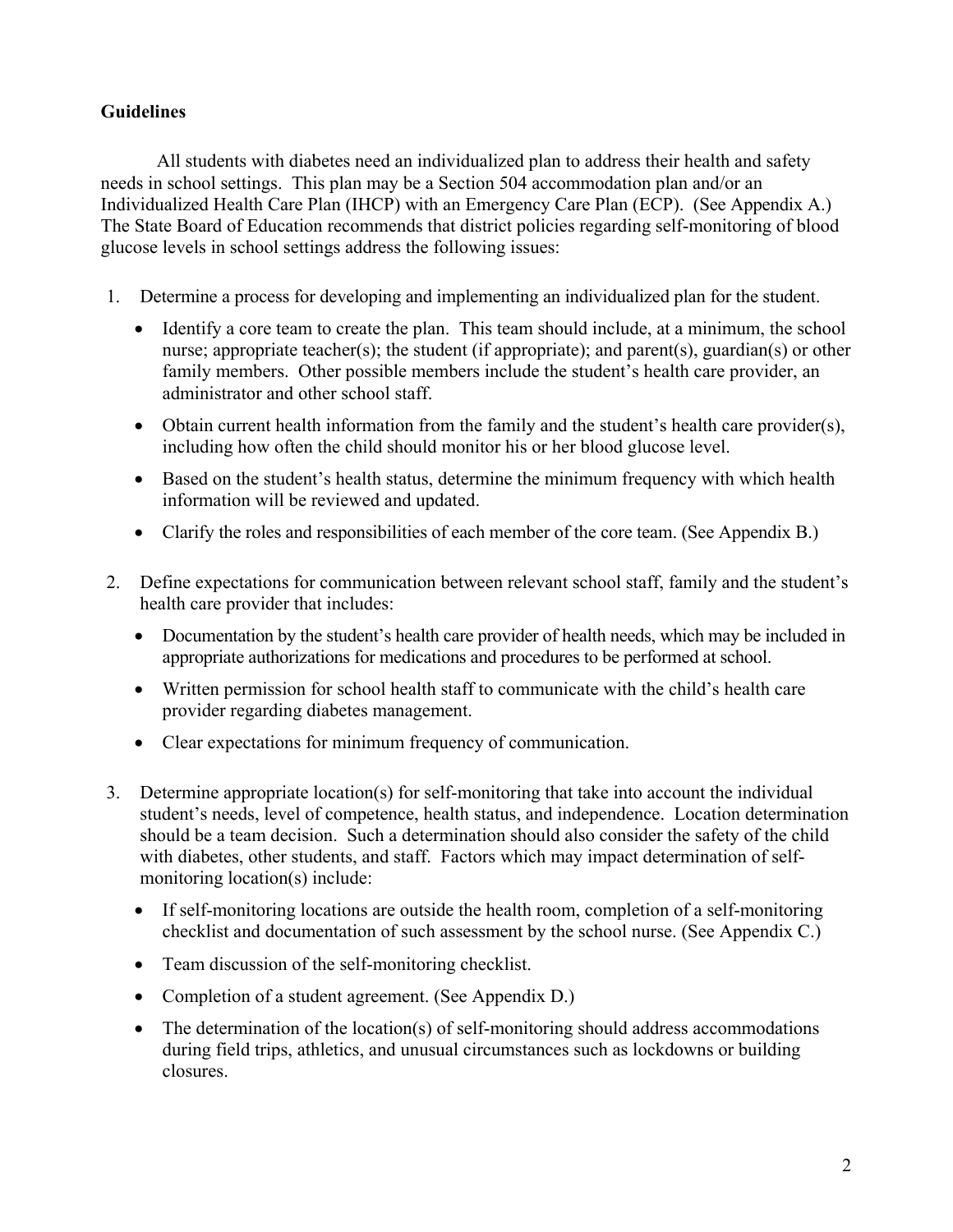- 4. Address safety concerns, including:
	- Specific procedures for disposal of lancets and any material exposed to blood, which meet OSHA *Universal Precaution* standards.4
	- Procedures for transportation of monitoring equipment; storage, security and access to monitoring supplies; identification of signs and symptoms of excessively high or low blood sugar levels and appropriate responses; access to food and drink; and replacement of equipment, and supplies.
- *5.* Establish procedures ensuring that the appropriate people (including staff members such as teachers, physical education teacher, custodian, bus driver and substitute staff) are familiar with the 504 plan and/or IHCP and ECP, and are properly "educated" regarding diabetes and the importance of timely treatment. This education should include:
	- An understanding of diabetes; the signs and symptoms of high or low levels of blood glucose; familiarity with blood glucose equipment; appropriate location(s) for selfmonitoring; possible adverse effects of high or low blood glucose levels on learning; and OSHA *Universal Precaution* standards.
	- Raising awareness of diabetes and the importance of blood glucose monitoring throughout the school, especially if monitoring is to occur in the classroom. However, individual student and family privacy needs and preferences should be considered.
- *6.* Ensure periodic assessments of the effectiveness of the individual plan, location of selfmonitoring and student agreement (see Appendix D), including review of the student's competency level and changes in the school environment. Assessments should occur:
	- At least annually with the school team, including the parents or guardians and when appropriate the student.
	- More frequently if there are changes in the student's diabetes management plan, changes in the self-monitoring abilities of the student, or whenever an adjustment to the plan is appropriate*.* If the IHCP is separate from the Section 504 Accommodation Plan, then the team may make modifications to the IHCP without formal review of the 504 plan.

*For more information, please contact Cheryl Carotenuti, cheryl.carotenuti@po.state.ct.us, (860) 807-2108, or Wendy Harwin, wendy.harwin@po.state.ct.us, (860) 807-2105.*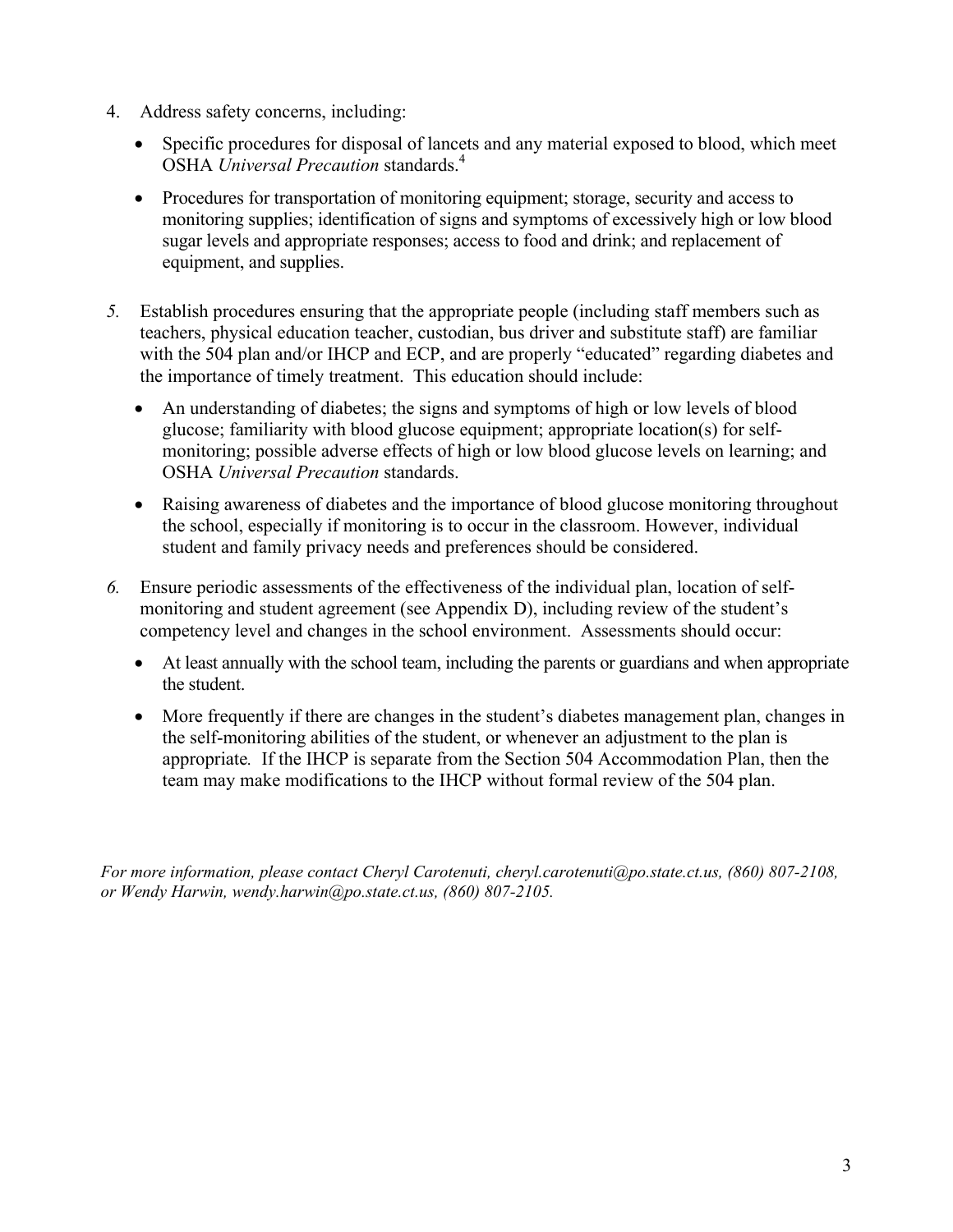# **Appendix A: Individualized Plans**

# *Individualized Health Care Plans*

Individualized Health Care Plans (IHCPs) are usually developed for students with multiple health needs or whose health needs require daily intervention. These plans describe how the school intends to meet an individual child's daily health and safety needs in all contexts, while under the care of the school. IHCPs are developed by the school nurse, in conjunction with parents or guardians, the student, healthcare providers, and other school personnel. An IHCP includes:

- a summary of health assessments; and
- a nursing diagnosis, goals, and plans of action covering the range of possible concerns.

IHCPs should also address student needs outside of the normal school routine. Considerations for students with diabetes include:

- meal times:
- changes in schedules;
- lunch and recess times;
- school transportation;
- transitions to after school programs;
- athletic and extracurricular activities;
- accommodations for test-taking;
- field trips; and
- transitions to new schools or school buildings.

The IHCP is also used to document interventions and evaluate outcomes. IHCPs can and should be updated at least annually, and more frequently, as necessary to keep pace with changing student needs and school environment.

# *Emergency Care Plans*

Children with special health care needs should also have a written Emergency Care Plan (ECP) that provides specific directions about what to do in a medical emergency or safety emergency such as fire drill or lockdown. The ECP is often part of the IHCP. This written plan helps the school nurse, school personnel and emergency responders react to an emergency situation in a prompt, safe and individualized manner.

ECPs should provide emergency contacts and address what to do:

- For high and low blood glucose levels;
- If an insulin pump malfunctions or becomes dislodged; and
- To ensure access to equipment and medication if not carried by student, e.g. during lockdown or fire drill.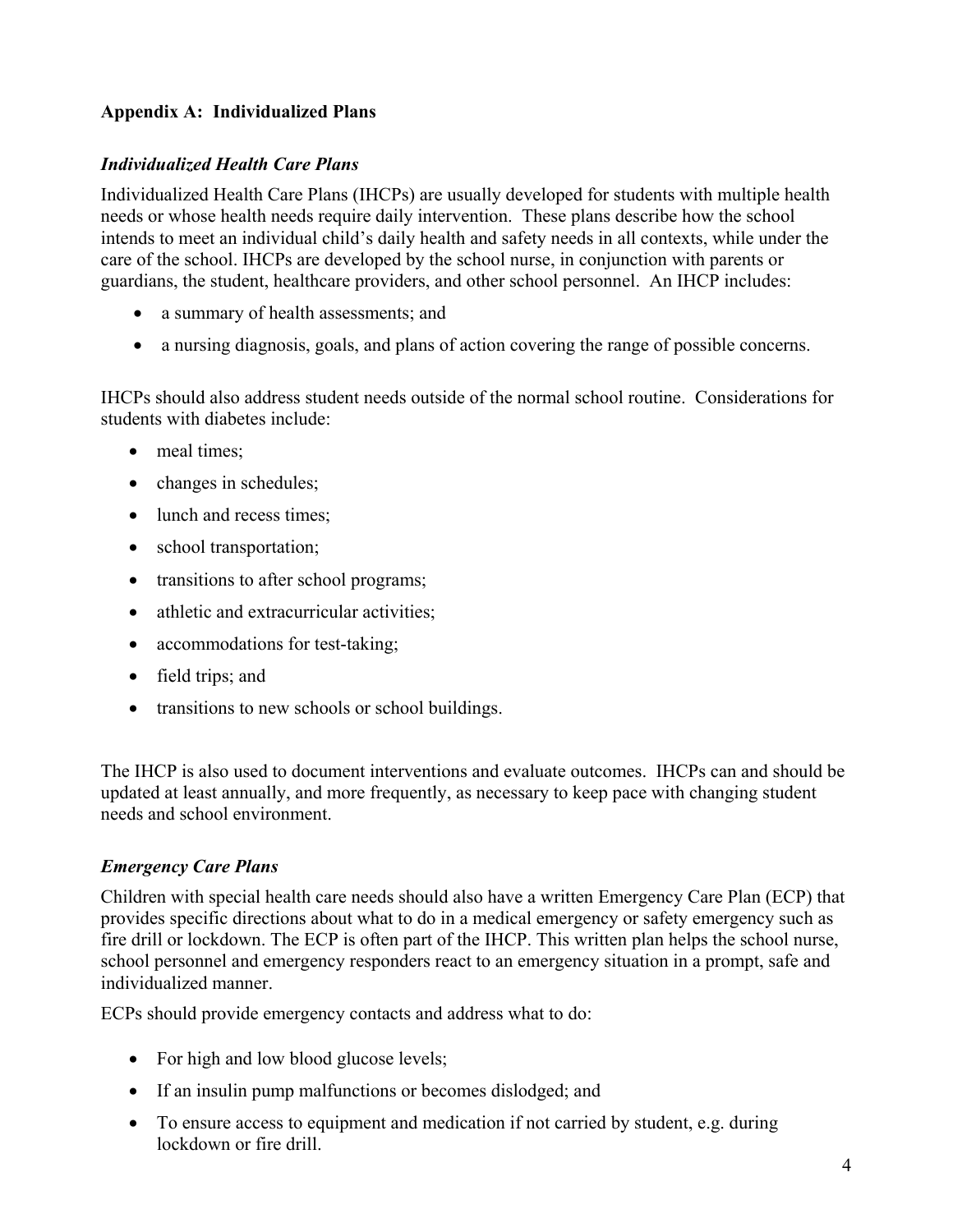# **Appendix B: Sample Core Team Roles and Responsibilities**

### **School Nurses**

- Participate in core team meetings.
- Conduct nursing assessment for Individualized Health Care Plan (IHCP).
- Conduct nursing assessment for section 504 accommodation plan, if appropriate.
- Develop section 504 accommodation plan and/or IHCP with the core team.
- Coordinate development of Emergency Care Plan (ECP).
- Ensure family provides medical supplies, materials and snacks needed at school.
- Obtain necessary physician orders.
- Conduct periodic and ongoing reviews of student needs, and update IHCP & ECP as needed.
- Plan and implement diabetes training for appropriate school staff.
- Work with family and health care providers to reinforce and strengthen student selfmanagement skills, and promote independence.

### **Teachers**

- Participate in core team meetings.
- Work with core team to implement the section 504 accommodation plan and/or IHCP.
- Recognize signs and symptoms of hypoglycemia and hyperglycemia.
- Be prepared to respond to signs and symptoms as identified in the IHCP.
- Provide the student with a supportive classroom environment.
- Provide classroom accommodations as outlined in the section 504 accommodation plan and/or IHCP.
- Participate in diabetes education, as specified in the student plan.
- Communicate with school team as outlined in the section 504 accommodation plan and/or IHCP.

# **Administrators**

- Understand state and federal laws.
- Participate in the development of school policy.
- Promote a supportive learning environment for all students.
- Support and arrange for staff training.
- Work with core team to implement the individual plan as needed.
- Respect the student's confidentiality and right to privacy.
- Support and facilitate ongoing communication between family, school staff and community members.

### **Family Members**

- Notify the school of student health needs.
- Provide written medical documentation, written authorizations, and all necessary medications, equipment, and snacks.
- Work as a full partner with the core team to develop a section 504 accommodation plan and/or IHCP.
- Educate child in self-management skills and promote independence.
- Review plans with schools at least annually and more frequently as needed.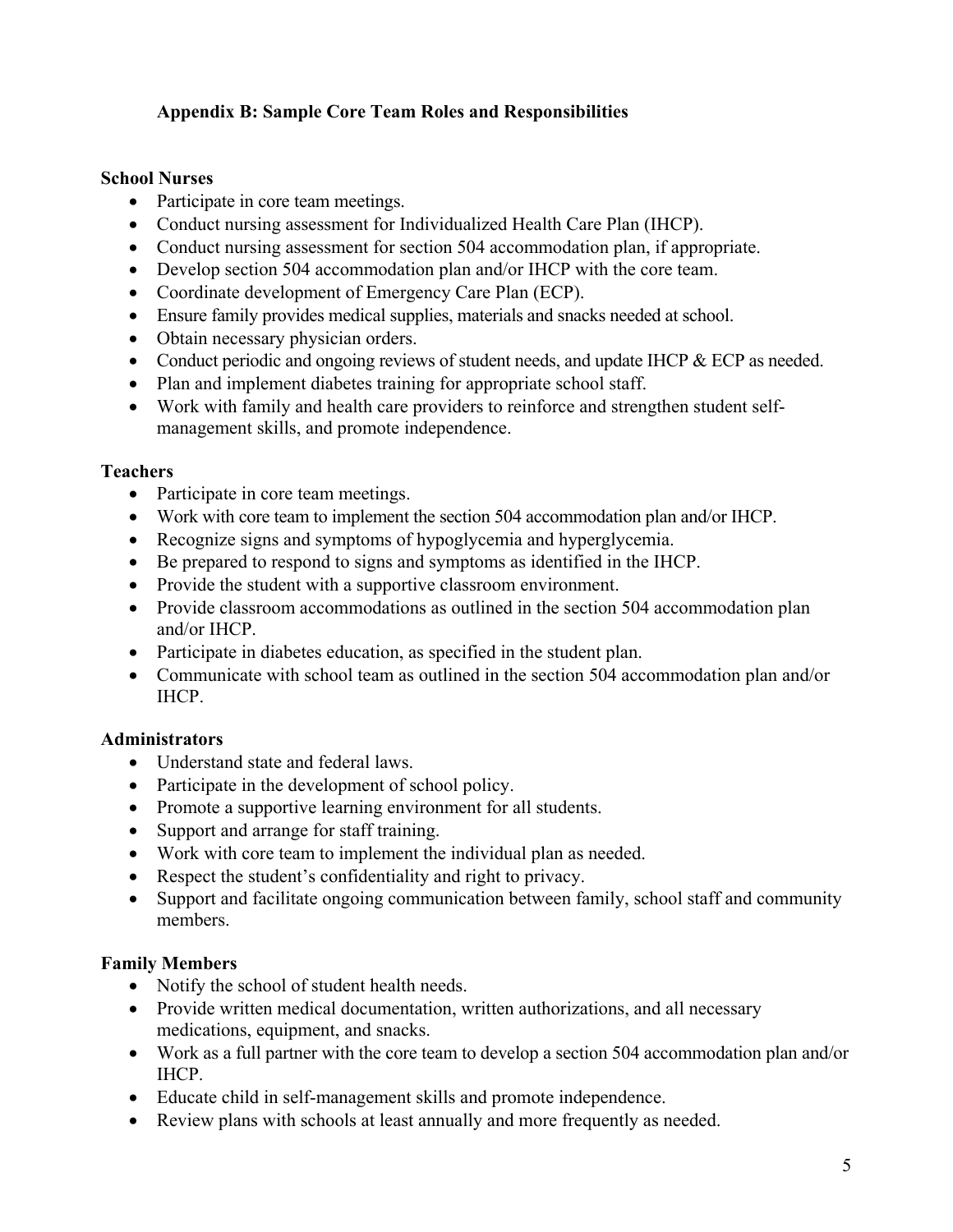# **Appendix C: Sample Self-Monitoring Checklist**

| Student: |      | School: |  |
|----------|------|---------|--|
|          |      |         |  |
| D.O.B.:  | Age: | Grade:  |  |

Physical/Behavioral Limitations:

Self-Monitoring Criteria: *(These criteria are designed to assist the school nurse in making recommendations. Answers to the following provide a basis for team discussion of appropriate blood glucose self-monitoring locations.)* 

 $\Delta$ 

 $\Box$  **A.** Medical Provider has provided written documentation that student is competent to selfmonitor blood glucose level.

Comments (if any):

 $\Box$  **B.** Student knows what equipment to use to conduct blood glucose self-monitoring. Comments (if any):

 $\Box$  C. Student is familiar with individual health care provider's instructions or recommended steps for blood glucose monitoring (see Appendix E), and demonstrates the ability to self-monitor blood glucose levels.

Comments (if any):

 **E.** Student understands how to dispose of contaminated equipment, e.g. at home or in the health office.

Comments (if any):

 $\Box$  **F.** Student understands what locations are appropriate for blood glucose self-monitoring. Comments (if any):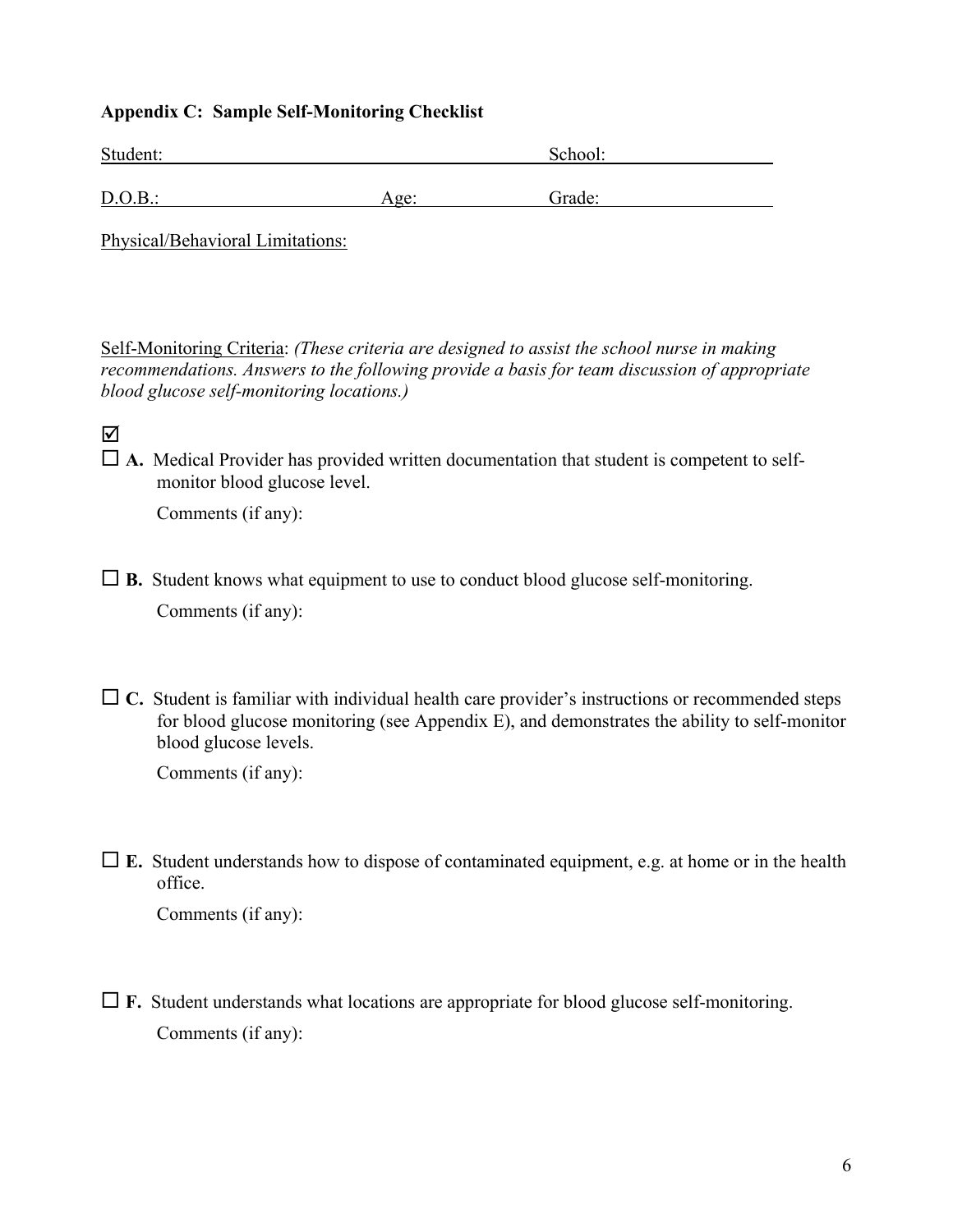- $\Box$  **G.** Student is able to identify appropriate action if blood glucose level is not within normal range: Comments (if any):
- **H.** Student knows how to access assistance, and when it is needed. Comments (if any):
- **I:** An Individual Health Care Plan and Emergency Care Plan has been developed to monitor and evaluate the student's health status.

### **Based on Checklist***:*

- $\square$  Student has successfully demonstrated competence in independent self-monitoring.
- $\square$  Student is not a candidate for blood glucose self-monitoring outside the health room at this time, but the following steps will be taken to help the student move toward independence:

Comments (if any):

School Nurse Signature: 2000 Museum Contract Contract Contract Contract Contract Contract Contract Contract Contract Contract Contract Contract Contract Contract Contract Contract Contract Contract Contract Contract Contra

Date:

Date of next assessment: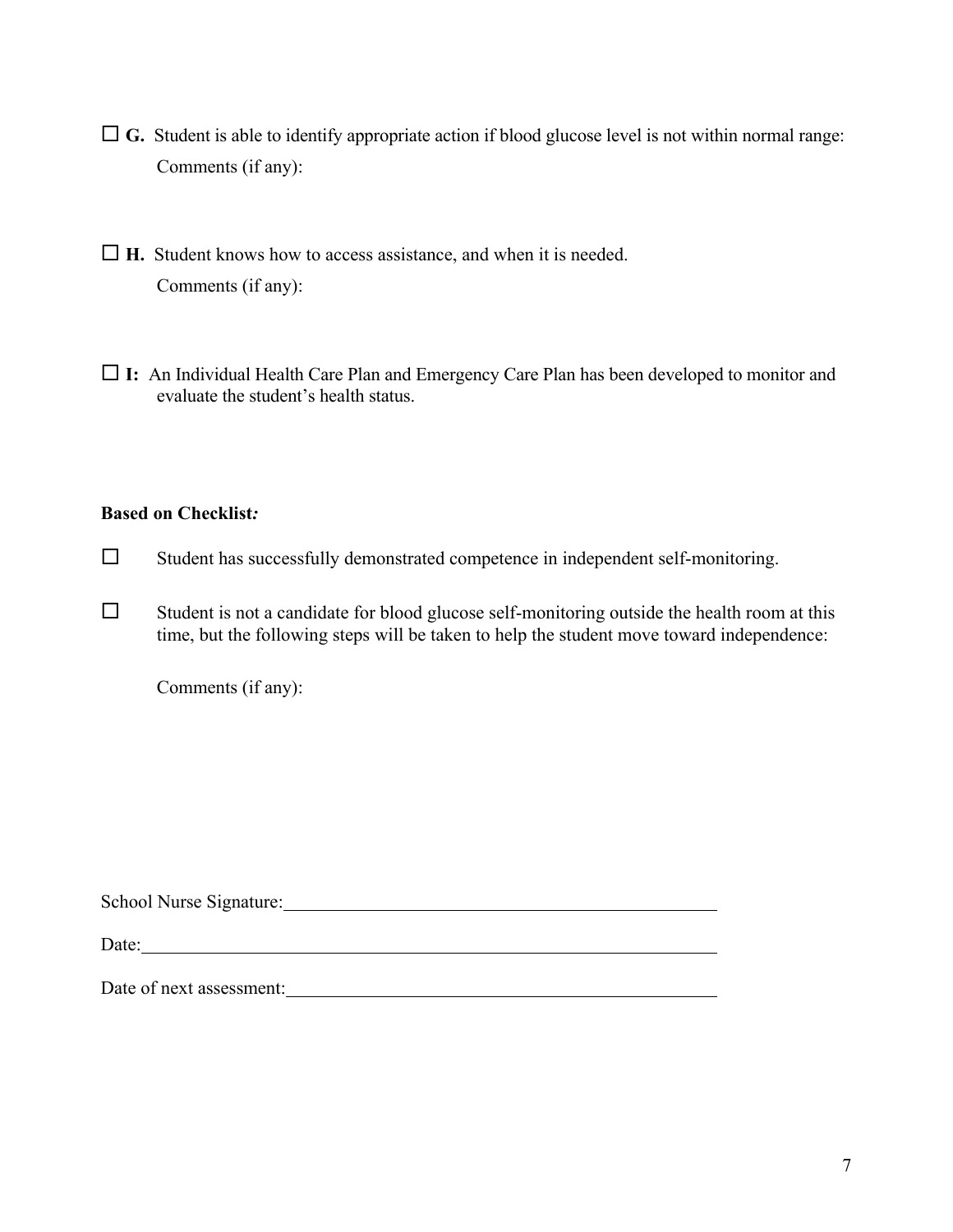8

# **Appendix D: Sample Agreement Concerning Blood Glucose Self-Monitoring**

Determination of location(s) for blood glucose self-monitoring is made in accordance with an Individualized Health Care Plan ("IHCP") and/or section 504 accommodation plan, and [*Name of School District's*] procedures. Once location(s) for self-monitoring are determined, the following guidelines apply:

- 1. Self-monitoring shall be performed in the designated location(s).
- 2. The student shall be responsible for disposing of lancets, strips, and any other material exposed to blood either in the health office or at home.
- 3. The parent or guardian and student have knowledge of and agree to comply with OSHA's *Universal Precautions*.
- 4. If, after monitoring the student is not within his/her target range, the student should notify the appropriate school personnel in accordance with the student's IHCP.
- 5. The parent or guardian shall be responsible for maintaining the equipment and supplies needed for self-monitoring in the school.

The above information has been reviewed by the IHCP Team, the parent or guardian, and the student. The above procedures have been agreed upon by:

 $\mathcal{L}_\text{max}$  , and the contract of the contract of the contract of the contract of the contract of the contract of the contract of the contract of the contract of the contract of the contract of the contract of the contr

Parent/Guardian's signature Date

Student's signature Date

School Nurse's signature Date

School Administrator's signature Date

 $\mathcal{L}_\text{max}$  , and the contract of the contract of the contract of the contract of the contract of the contract of the contract of the contract of the contract of the contract of the contract of the contract of the contr

 $\mathcal{L}_\text{max}$  and the contract of the contract of the contract of the contract of the contract of the contract of the contract of the contract of the contract of the contract of the contract of the contract of the contrac

 $\mathcal{L}_\text{max}$  , and the contract of the contract of the contract of the contract of the contract of the contract of the contract of the contract of the contract of the contract of the contract of the contract of the contr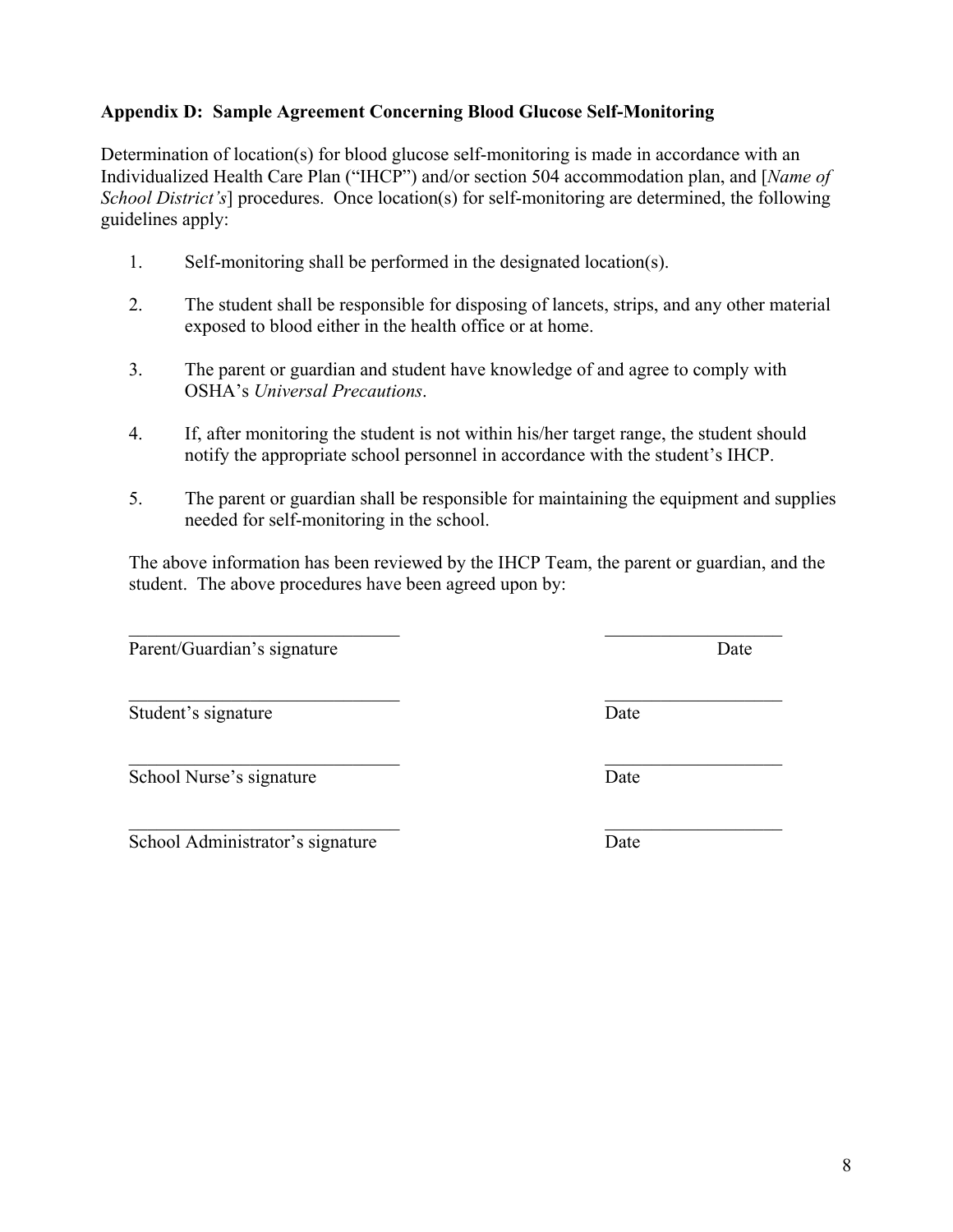# **Appendix E: Recommended Steps for Blood Glucose Monitoring**

- 1. Gather supplies.
- 2. Wash hands with warm soapy water.
- 3. Load device with lancet.
- 4. Wipe finger or other target area with warm soapy water. Let dry. Use alcohol swabs only if warm water is not available.
- 5. Hold lancet device to the side of the fingertip or other area, and press button to puncture skin.
- 6. Turn finger or area of punctured skin down to get a full drop of blood. If a larger drop is necessary, squeeze the area around the puncture.
- 7. Put full drop of blood on strip pad.
- 8. Follow directions for use of monitor or read the result on the bottle of strips.
- 9. Record results on log sheets provided by parent or guardian.

**Adapted from: cite. Provided for general information only. Students should follow the instructions of their individual health care providers.**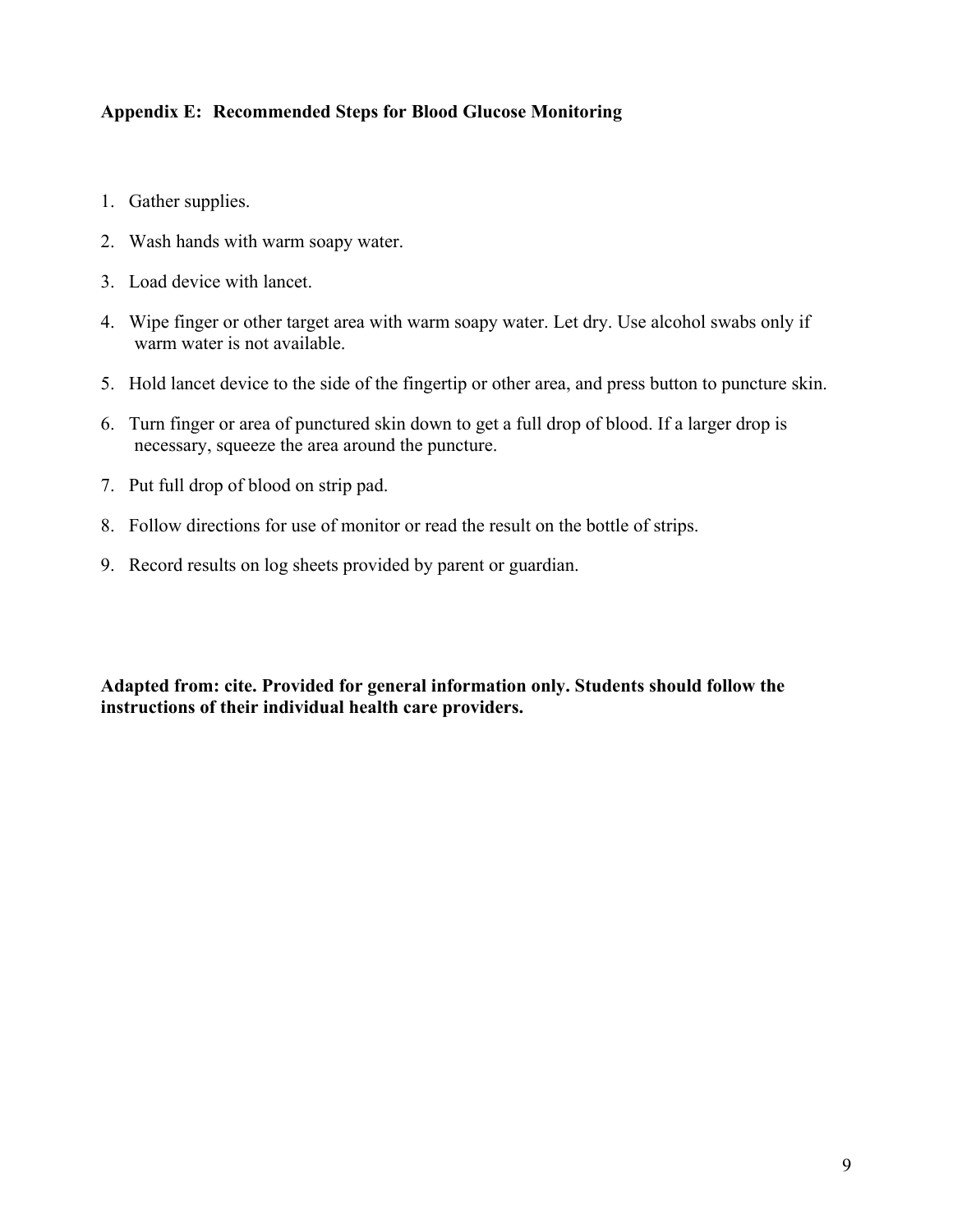# **Appendix F: Additional Resources**

### **Resources on the law**

American School Health Association, 2000. *Guidelines for Protecting Confidential Student Health Information.*

American Diabetes Association, 2000. *Your School & Your Rights: Protecting Children with Diabetes Against Discrimination in Schools & Day Care Centers.* http://www.diabetes.org/main/type1/parents\_kids/away/scrights.jsp.

Champion, C. 1999. *Occupational Exposure to Blood-Borne Pathogens: Implementing OSHA Standards in a School Setting*.

Connecticut State Department of Education, 2003. *A Parent's Guide to Special Education in Connecticut.* Available at http://www.state.ct.us/sde/deps/special/ParentGuide.pdf.

Connecticut State Department of Education, 2000. *Section 504 of the Rehabilitation Act of 1975: Procedural Safeguards.* Available at http://www.state.ct.us/sde/circ/circ00-01/c-9.pdf.

Connecticut Department of Labor, Division of Occupational Safety and Health (CONN-OSHA) http://www.ctdol.state.ct.us/osha/osha.htm.

The US Department of Education website has a wealth of information about FERPA, IDEA, etc. Go to http://www.ed.gov, and type the relevant acronym into the search window.

### **Sample IHCPs and ECPs**

American Diabetes Association, 2001. *Diabetes Care*, 24 (supplement 1). "Care of Children with Diabetes in the School and Day Care Setting" S108-112.

Rapone, K & Brabston, L., 1997. *Journal of School Nursing,* 13 (No. 2). "Nursing Practice Management: A Health Care Plan for the Student with Diabetes" 30-37.

Haas, M. ed., 1993. *The School Nurse's Source Book of Individualized Healthcare Plans*. Volume I.

Arnold, M. & Silkworth, C., eds., 1999. *The School Nurse's Source Book of Individualized Healthcare Plans*. Volume II.

# **Print**

American Diabetes Association, 2003. *Diabetes Care*, 26 (supplement 1). "Care of Children with Diabetes in the School and Day Care Setting" S131-135.

American Diabetes Association. *Diabetes Forecast*. To subscribe to this monthly magazine: 1-800 diabetes.

American School Health Association, 2002. *Health in Action*. A recent issue of this journal focuses on "Diabetes and the School Community." It is available online at http://www.ashaweb.org/healthinaction.html.

*Diabetes Interview*: To subscribe to this monthly magazine: 1-800-488-8468.

US Department of Health and Human Services, 2003. *Helping the Student with Diabetes Succeed: A Guide for School Personnel.* Available online at http://ndep.nih.gov/materials/pubs/schoolguide.pdf.